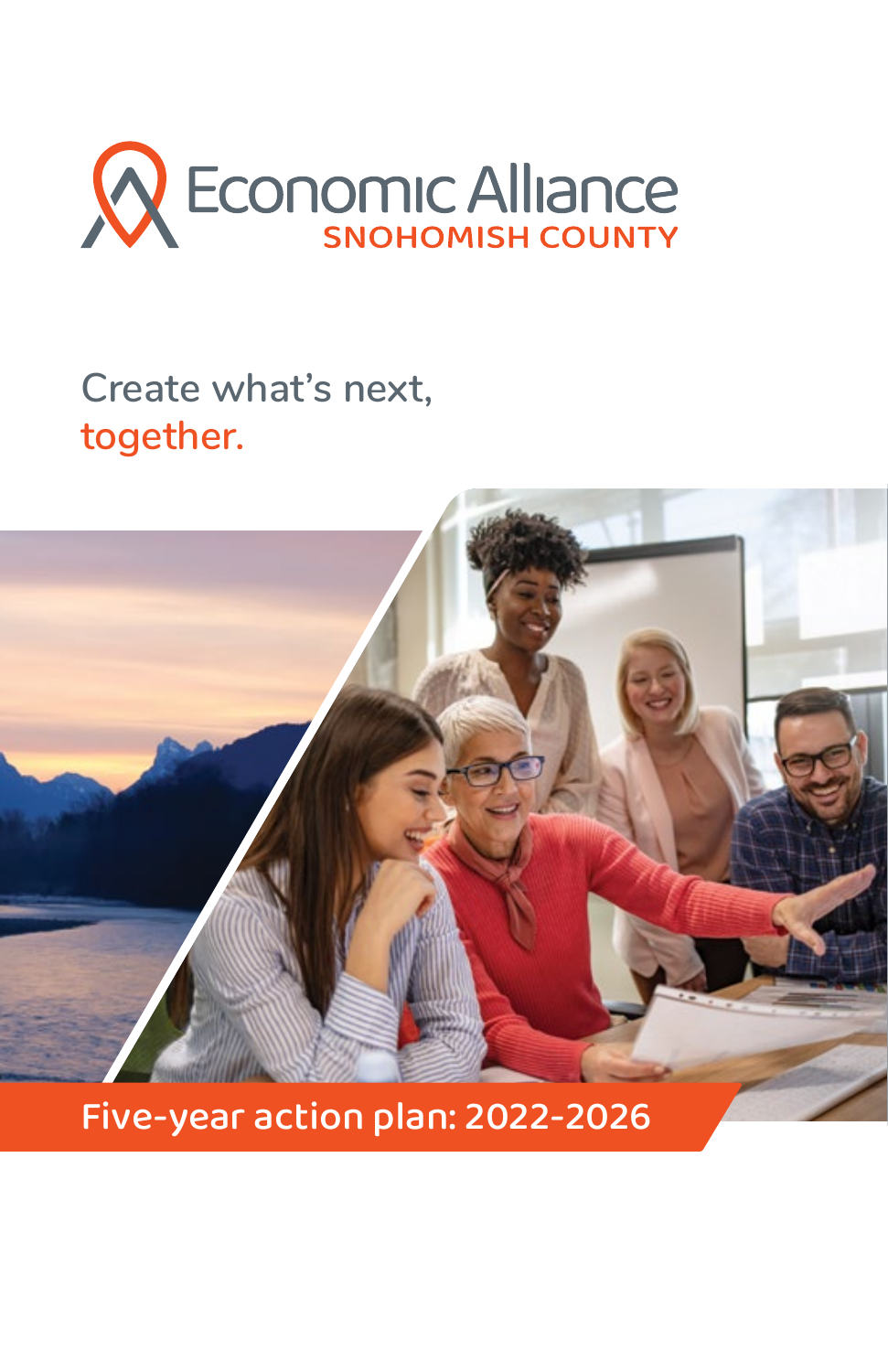

**Economic Alliance Snohomish County is a catalyst for economic vitality, resulting in stronger communities.**



#### **Summary Investment Forecast**

**First-year forecasted expenditure: \$2,664,000**

**Five-year forecasted expenditure (2022-2026): \$16,254,000**

For more than a decade, the Economic Alliance Snohomish County (EASC) has served the Snohomish County community with a focus on economic growth and legislative engagement. Through our partnerships with industry leaders and government officials, EASC's pillars build upon this strong foundation, generating familywage jobs growth and economic prosperity for all.

# **Six pillars form the foundation of our work and uphold our mission.**

**Advocacy**

**Business Attraction**

**Business Retention and Expansion**

**Quality of Life**

**Small Business and Chamber**

**Workforce**

#### **Impact**

- **•** Linking public and private entities to form a unified **economic development strategy**
- **•** Organizational capacity to deliver a world-class economic **development program**
- **•** Creating new jobs and business growth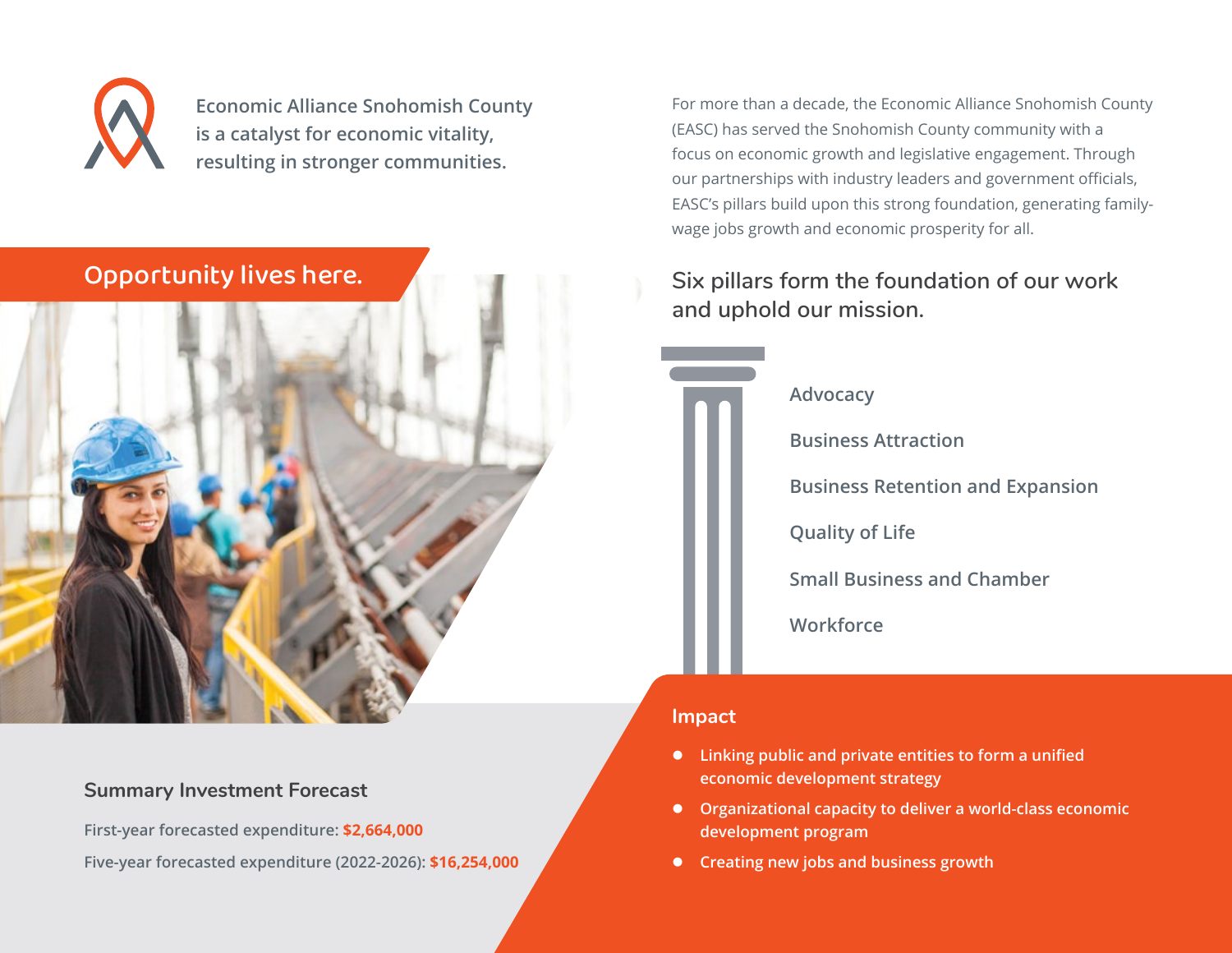# Advocacy

**Unifying Snohomish County voices to improve policy supporting economic vitality for all.**

## **Your investment supports**

- Advocacy to fund infrastructure projects aligned with strategic economic assets
- Legislation briefs on anticipated policy impacts
- Regional and federal legislative agendas which align with funding needs
- Advocacy for business incentives which create a competitive advantage
- **•** Equitable policy for underserved STEM students and successful transition to the workplace
- $\bullet$  Creating a competitive tax climate for businesses and industries



First-year forecasted expenditure: **\$250,000** Five-year forecasted expenditure (2022-2026): **\$1,348,000**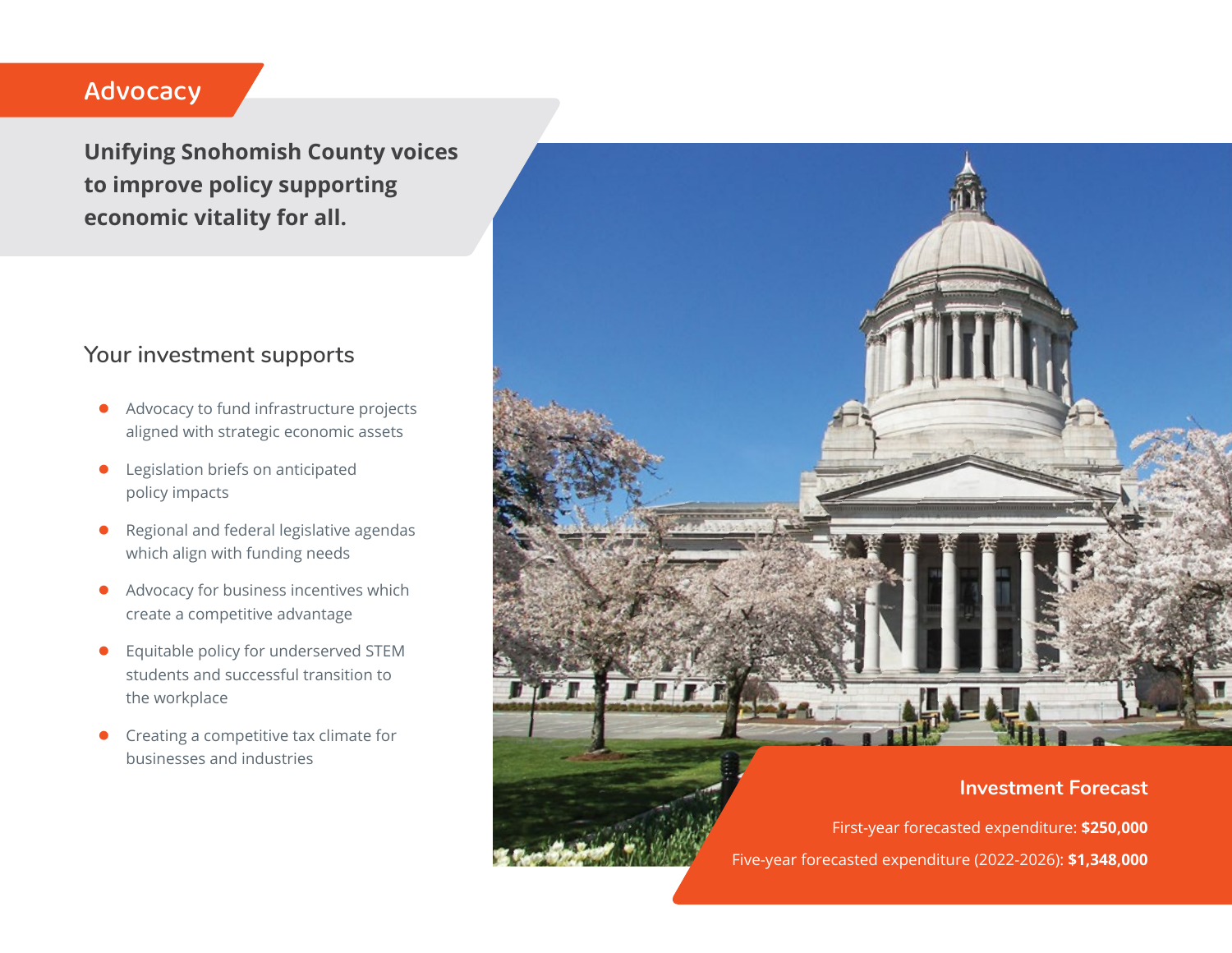## Business Attraction

**Recruit new companies from outside the region to grow the local economy.**



## **Your investment supports**

- Company recruitment and site selector engagement
- $\bullet$  Engagement with site selectors about business opportunities
- Site visits, foreign delegations, trade shows and business missions
- **•** Targeted outreach to key sectors to compliment our communities
- Local and regional economic development collaboration

**Annual Metrics**

MAINTAIN **100** LEADS IN PROJECT FUNNEL

**50** ECONOMIC<br>DEVELOPMENT PROJECTS



AEROSPACE AND NON-AEROSPACE COMPANIES RECRUITED

TRADE **MISSIONS** 

3<sup>+</sup> STRATEGIC **3**<sup>TRADE</sup> MISSIONS

### **Investment Forecast**

First-year forecasted expenditure: **\$346,000**

Five-year forecasted expenditure (2022-2026): **\$1,856,000**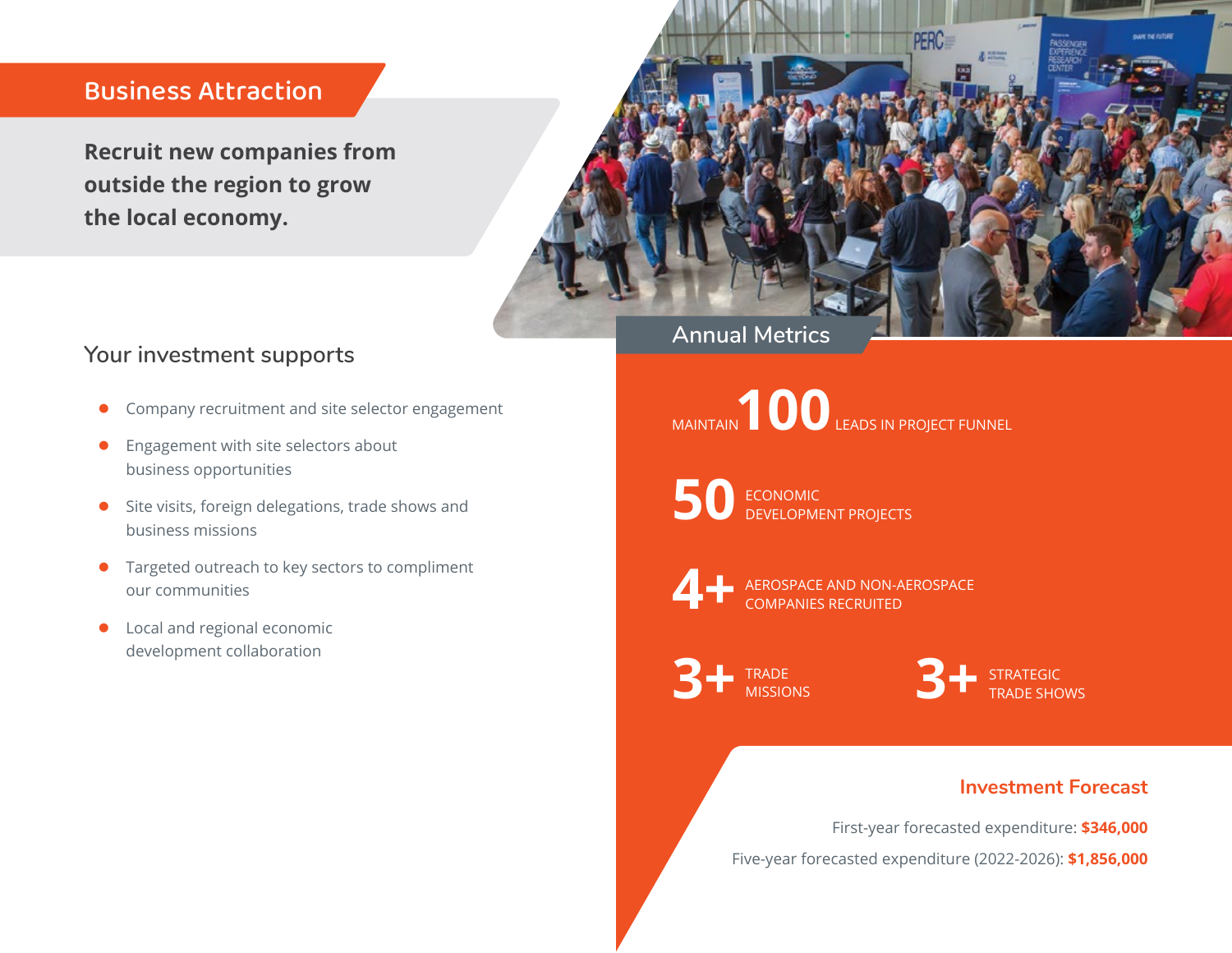# Business Retention and Expansion

**Direct outreach to company leaders linking them to business solutions.**



## **Your investment supports**

- Access to business intelligence
- Resources for industry sectors and leverage emerging opportunities
- **•** Businesses pursuing government contracting and access to supplier connections
- Direct outreach to key industries and businesses

INCREASE<sup>NUMBER OF ACTIVE BUSINESSES</sup>

**400** BUSINESS RETENTION **9** 

INDUSTRY-FOCUSED **EVENTS** 

**80** KEY INDUSTRY **6** 

INDUSTRY BRIEFING PAPERS

**3** EXPANSION **125** 

CLIENTS EXPANDING WITH GOVERNMENT CONTRACTING

#### **Investment Forecast**

First-year forecasted expenditure: **\$676,000**

Five-year forecasted expenditure (2022-2026): **\$3,697,000**



Washington PTAC seeks to increase the amount of government contracts and subcontracts awarded to Washington firms.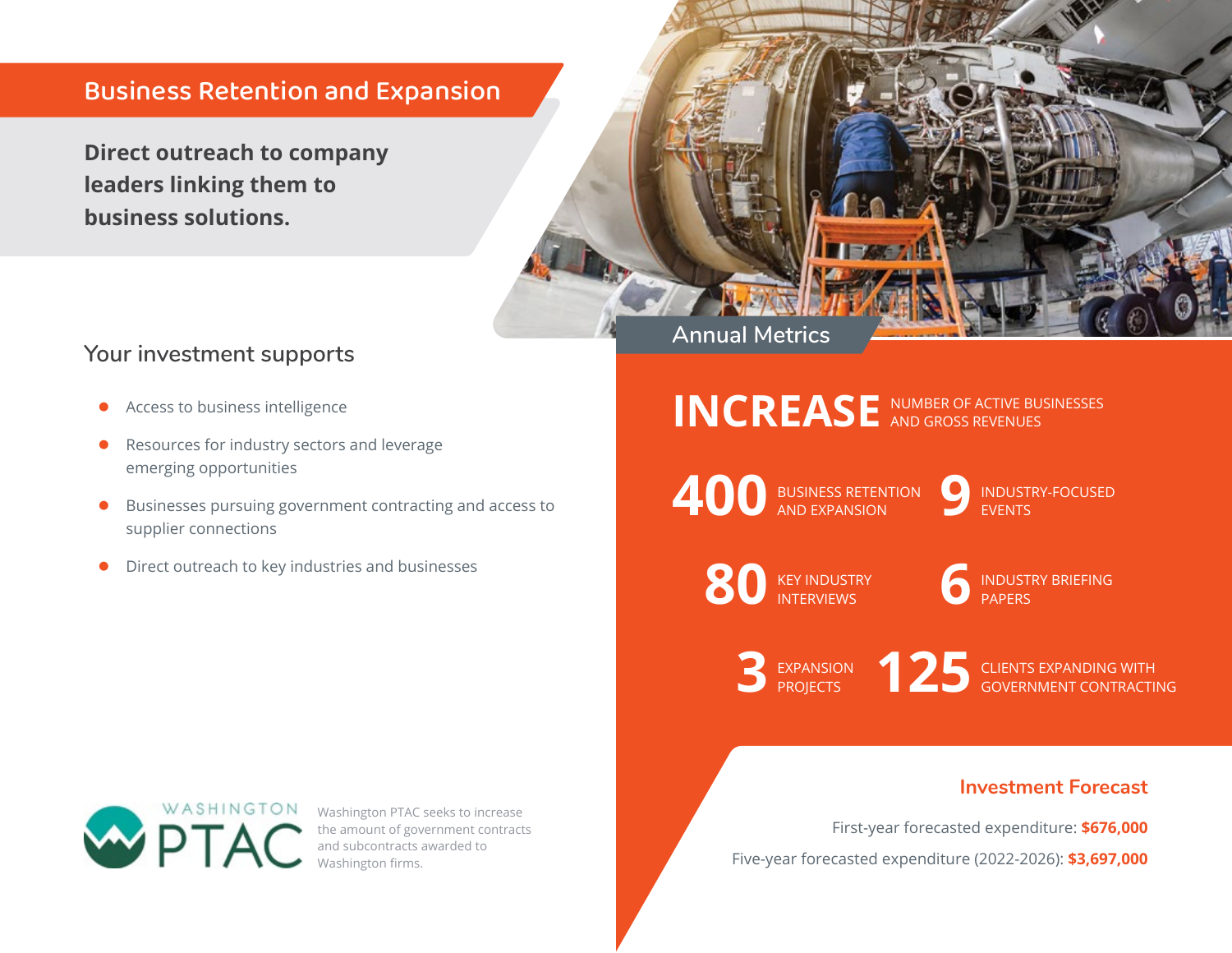# Quality of Life

**Leverage funding and partnerships that incentivize solutions and fill community gaps.**



## **Your investment supports**

- Stimulating workforce housing through community incentives and assessments
- Convening business leaders focusing on Diversity, Equity and Inclusion (DEI)
- A communications program to engage business leaders on DEI
- **•** Annual DEI forum to highlight progress
- Partner research on child care programming and incentive based talent retention efforts
- Procurement assistance to small and disadvantaged business

## **Annual Metrics**

**5 %** OF ALL MUNICIPAL AGENCIES ADOPT POLICY ADDRESSING WORKFORCE HOUSING

DEVELOP<sup>PROGRAM TO ADDRESS FINANCIAL GAPS</sup>

INCREASE<sup>NUMBER OF WOMEN AND</sup>



**65** BUSINESSES COMMIT TO DIVERSITY,<br>
EQUITY & INCLUSION (DEI) EFFORTS

#### **Investment Forecast**

First-year forecasted expenditure: **\$112,000**

Five-year forecasted expenditure (2022-2026): **\$934,000**



SBTRC ensures that small business policies and goals of the Secretary of Transportation are implemented in a fair, efficient and effective manner.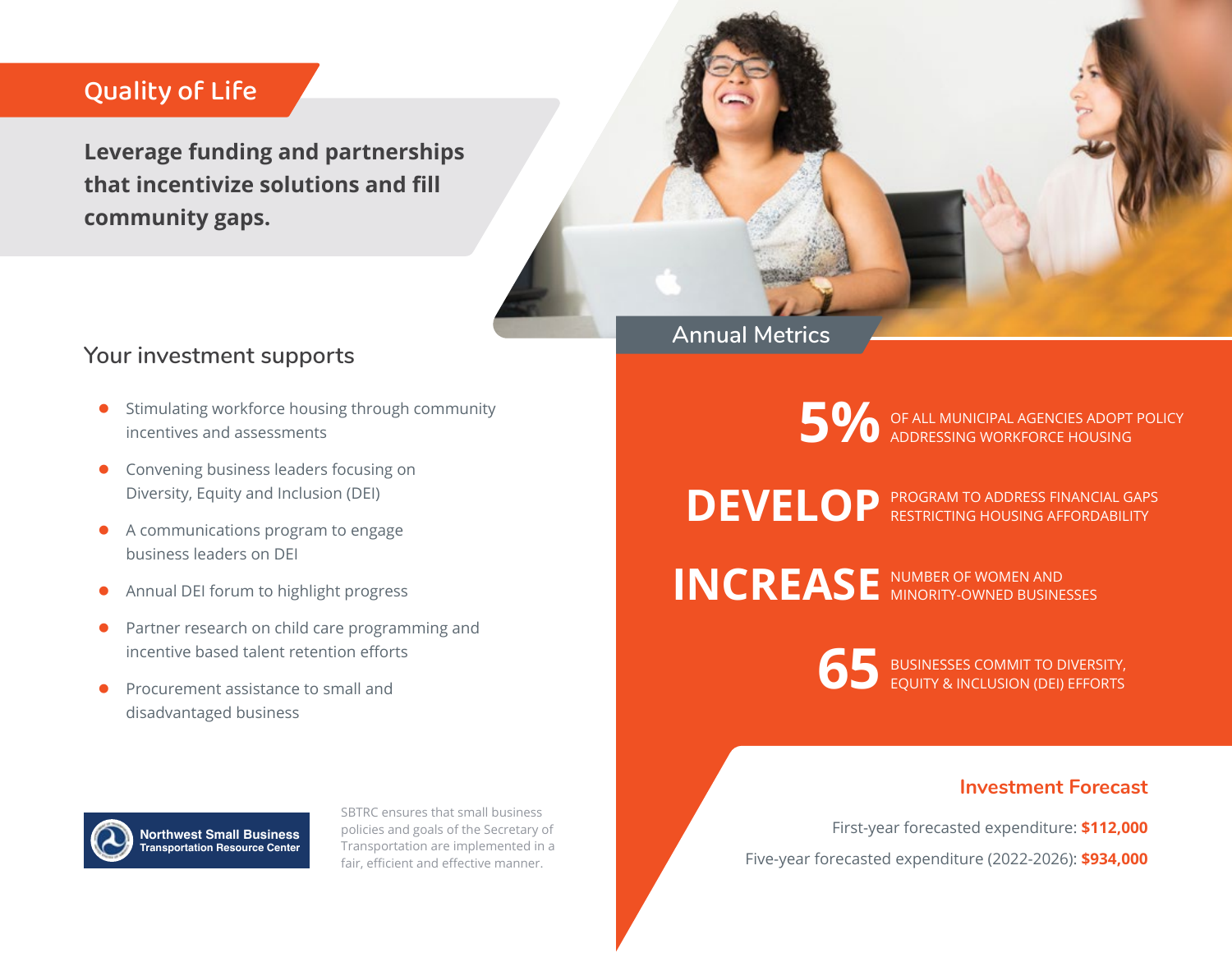## Small Business and Chamber

**Strengthen business community through partnerships and resources.**



## **Your investment supports**

- Access to data-driven business resources to drive company growth
- $\bullet$  One-on-one technical assistance to business owners to start, grow or buy a business
- Publications and events highlighting local business and emerging trends
- Opportunities for business engagement and networking
- United small business voice
- Chamber board development services
- $\bullet$  Small business training



WSBDC is a network of professional advisors providing insight and solutions for the development and growth toward the long-term success of businesses.

### SMALL BUSINESS RESOURCE **PRODUCE** SMALL

**10%** ANNUAL MEMBERSHIP GROWTH

**2,023 BUSINESS** CONSULTATION HOURS

**8** TRAINING<br>
WORKSHOPS

### **Investment Forecast**

First-year forecasted expenditure: **\$753,000**

Five-year forecasted expenditure (2022-2026): **\$5,218,000**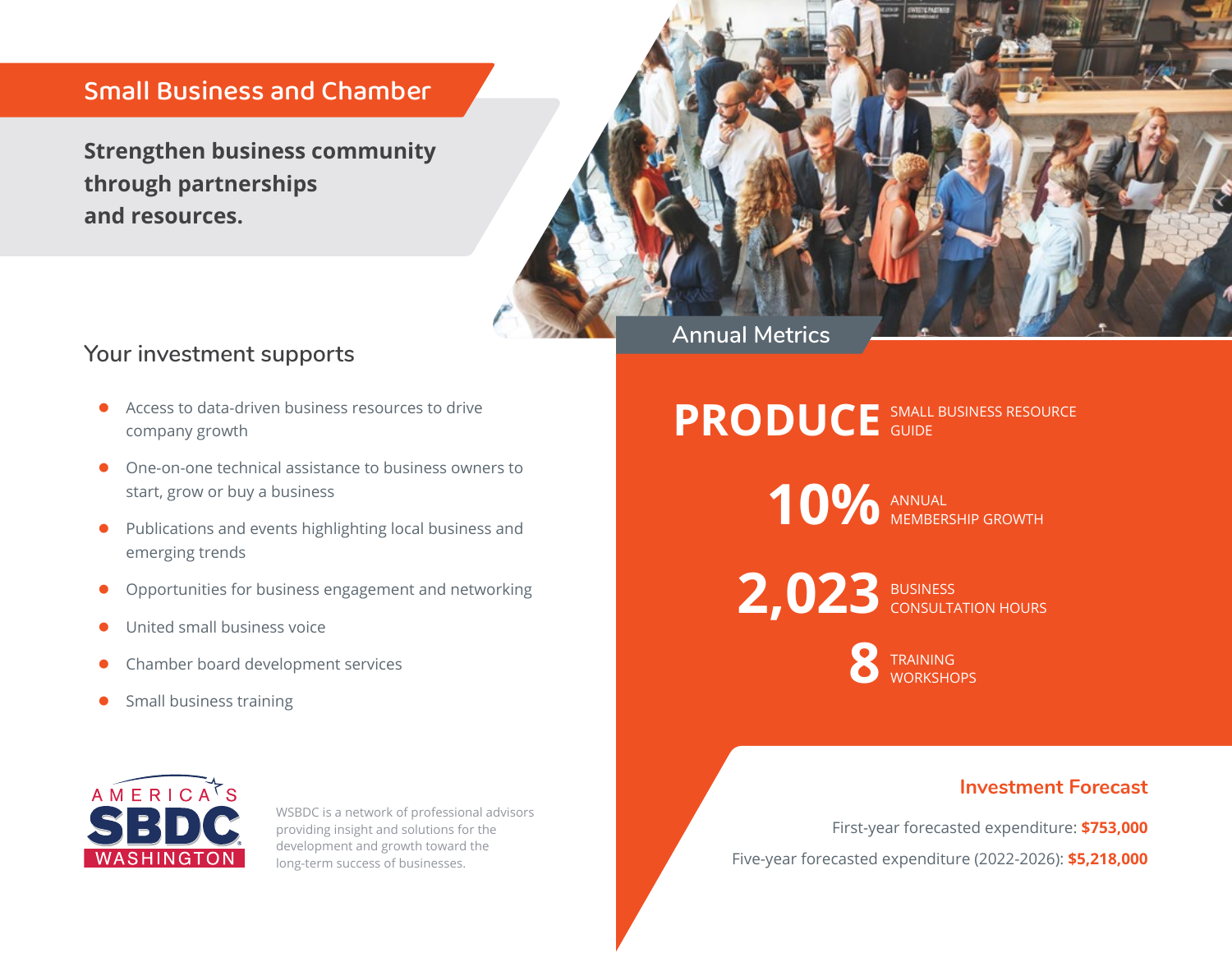## **Workforce**

**Local workforce aligns with current and future talent demand.**



## **Your investment supports**

- Access to labor shift and workforce data
- **•** Business advisory for career-connected mentoring and industry relevant training
- **•** Strategic alliances to stimulate workforce development
- $\bullet$  Development and expansion of career pathways, financial aid support, and mentorship for underserved students
- **•** Accelerator programs to equip businesses with resources to increase profitability

**1,250+** STUDENTS EXPERIENCE INDUSTRY RELEVANT HANDS-ON LEARNING

POSITIVE GROWTH IN HIGH DEMAND, WORK BASED LEARNING PROGRAMS

> **5%** JOB GROWTH IN STEM RELATED OCCUPATIONS

## **Investment Forecast**

First-year forecasted expenditure: **\$527,000**

Five-year forecasted expenditure (2022-2026): **\$3,201,000**



Snohomish STEM Network's mission is to bridge education and industry to strengthen our future workforce.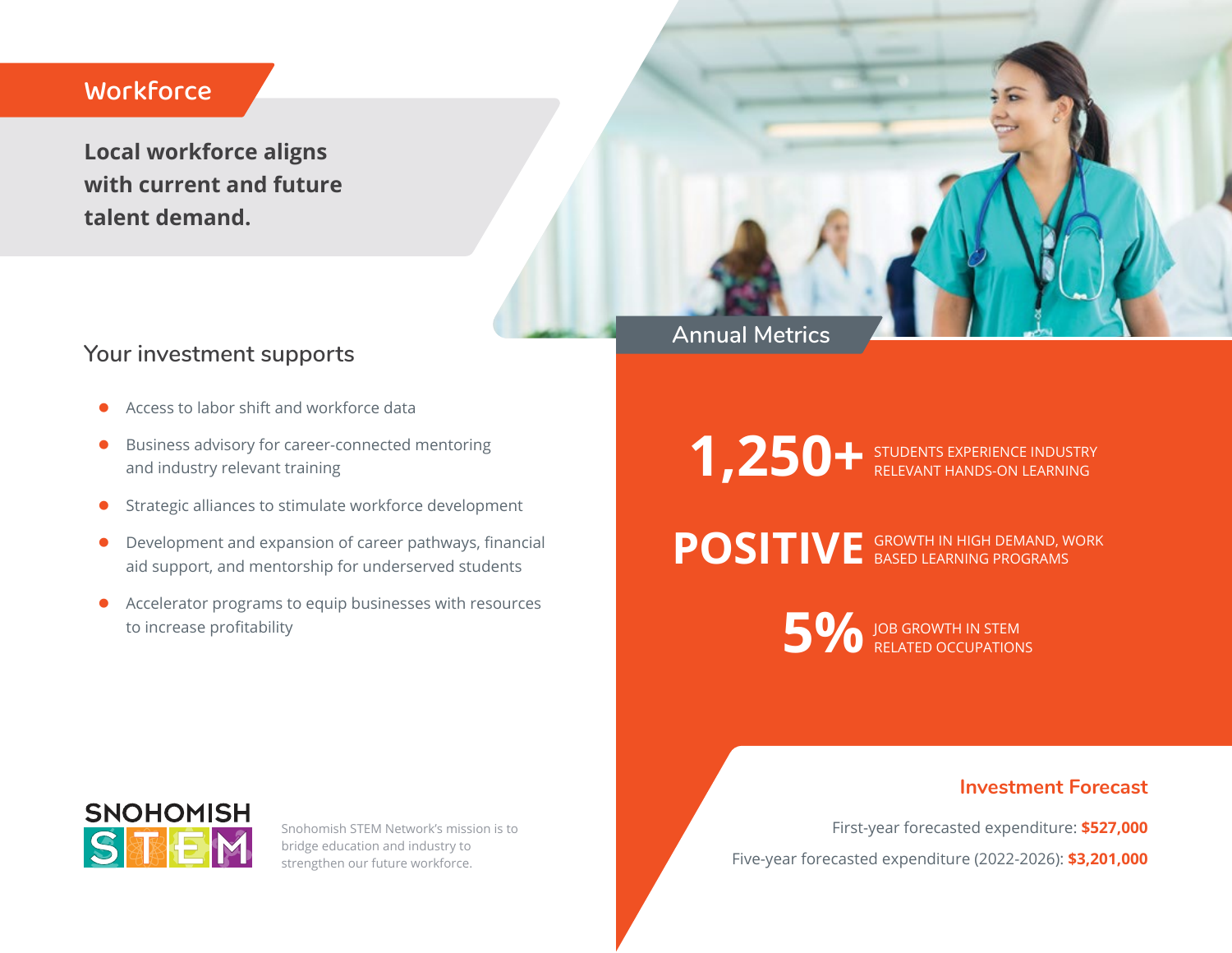## Board of Trustees

**Bill Akers** Premera Blue Cross

**Dr. Gustavo Balderas** Edmonds School District

**Dr. Justin Blasko** Monroe School District

**Dr. Alison Brynelson** Mukilteo School District

**Andy Buchan** Deep Blue Strategic Advisors

**John Chelminiak** Waste Management

**Jim Cooper** United Way of Snohomish County

**Captain Joshua Menzel** Naval Station Everett

**John Dickson**  Coastal Community Bank

**Paul Dolan** ATS

**Crystal Donner** Perteet, Inc.

**Amy Drewel** Mosaic Insurance Alliance, LLC

**Mark Duffy**  Mountain Pacific Bank

**Sarah Duncan** Adams & Duncan Lawyers

**Nancy Ekrem**  DME CPA Group PC

**Joy Emory** Workforce Snohomish

**Dr. Kristin Esterberg** University of Washington, Bothell

**Cassie Franklin** Mayor, City of Everett

**Dan Gaffney** Moss Adams LLP

**Rob Gibbs** Korry Electronics

**John Haarlow** Snohomish County PUD

**Ric IIgenfritz** Community Transit

**Russell Joe** Republic Services

**Scott Kennedy** Alaska Airlines

**Robert Knoll** Puget Sound Energy

**Tom Lane** Dwayne Lane's Auto Family

**Lois Langer Thompson** Sno-Isle Libraries

**Lisa Lefeber** Port of Everett

**Mark Lewinski** Kirtley-Cole Associates LLC

**Bryan McDonald** Heritage Bank

**Bill McSherry** The Boeing Company

**Jon Nehring** Mayor, City of Marysville

**Nate Nehring** Councilmember, Snohomish County

**Mike Nelson** Mayor, City of Edmonds **Josh O'Connor** Sound Publishing

**Jim Orvis**  Commissioner, Port of Edmonds

**Dr. Paul Pitre** Washington State University, Everett

**Doug Purcell** Purcell Legal & Mediation Services PLLC

**Dr. Sabah Randhawa** Western Washington University

**Darren Redick** Providence Regional Medical Center Everett

**Peter Rogoff** Sound Transit

**Mel Sheldon** Councilmember, Tulalip Tribes

**Dr. Amit Singh** Edmonds College

**Nicola Smith** Mayor, City of Lynnwood

**Dave Somers** Executive, Snohomish County

**Scott Strand** BECU

**Barb Tolbert** Mayor, City of Arlington

**Eduardo Torres** MTorres America

**Bill Tsoukalas** Boys & Girls Clubs of Snohomish County

**Peyton Tune** YMCA of Snohomish County **Dr. Daria Willis** Everett Community College

**Scott Woerman** Landau Associates

## **EASC Team**

**Garry Clark**  President & CEO

**Terrie Battuello, CEcD** Vice President Economic Development

**Robin Curtis** Executive Assistant

**Alyssa Jackson** Manager, Snohomish STEM Network

**Lisa Lagerstrom** PTAC Counselor

**Katie Leone** Senior Manager, Marketing Communications

**Misha Lujan** Government Relations Manager

**Aisha Qadri** SBTRC Project Director

**Angie Sievers** Director, Snohomish STEM Network

**Anadelia Torres** Director of Finance

**Small Business Development Center**

**Janet Toth Giselle Saguid**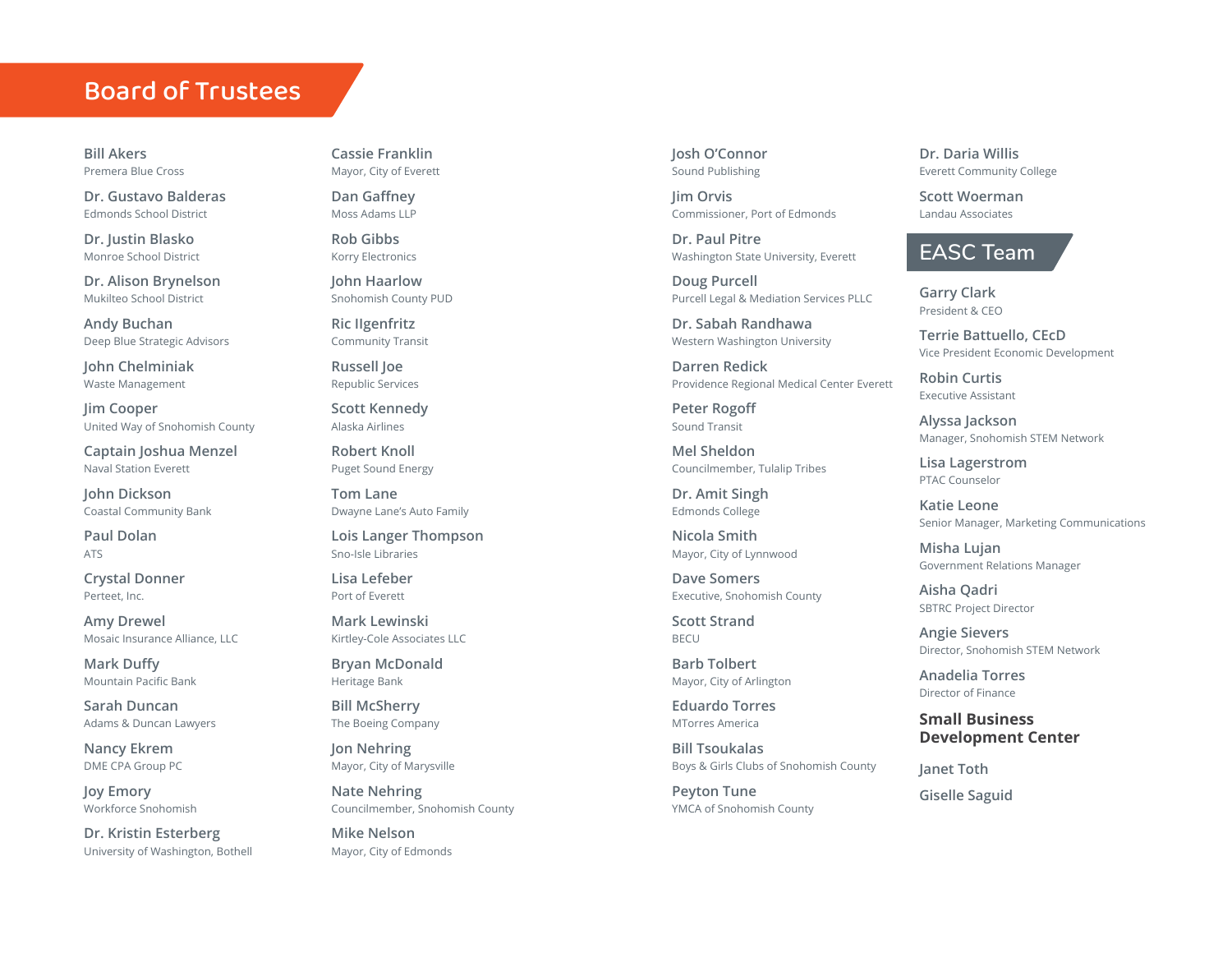# Opportunity lives here.

Now more than ever, investing in a collective economic development strategy and connected programs is important to businesses of all sizes.

An investment in Economic Alliance provides you direct access to many benefits including business solutions, programs, timely insights and technical assistance. But more importantly, as an investor, you have a front row seat to participate in the development of a unified strategy for the county and important topics facing business and government leaders, as well as access to business opportunities.

| Arlington            | Index                    | Snohomish                  |
|----------------------|--------------------------|----------------------------|
| <b>Bothell</b>       | <b>Lake Stevens</b>      | Stanwood                   |
| <b>Brier</b>         | Lynnwood                 | Sauk-Suiattle Tribe        |
| Darrington           | Marysville               | <b>Stillaguamish Tribe</b> |
| <b>Edmonds</b>       | <b>Mill Creek</b>        | Sultan                     |
| Everett              | Monroe                   | <b>Tulalip Tribes</b>      |
| <b>Gold Bar</b>      | <b>Mountlake Terrace</b> | Woodway                    |
| <b>Granite Falls</b> | <b>Mukilteo</b>          |                            |
|                      |                          |                            |



#### [EconomicAllianceSC.org](http://EconomicAllianceSC.org)

Tel: 425.743.4567 / [info@EconomicAllianceSC.org](mailto:info@EconomicAllianceSC.org) 808 134th St SW, Suite 101 / Everett, WA 98204